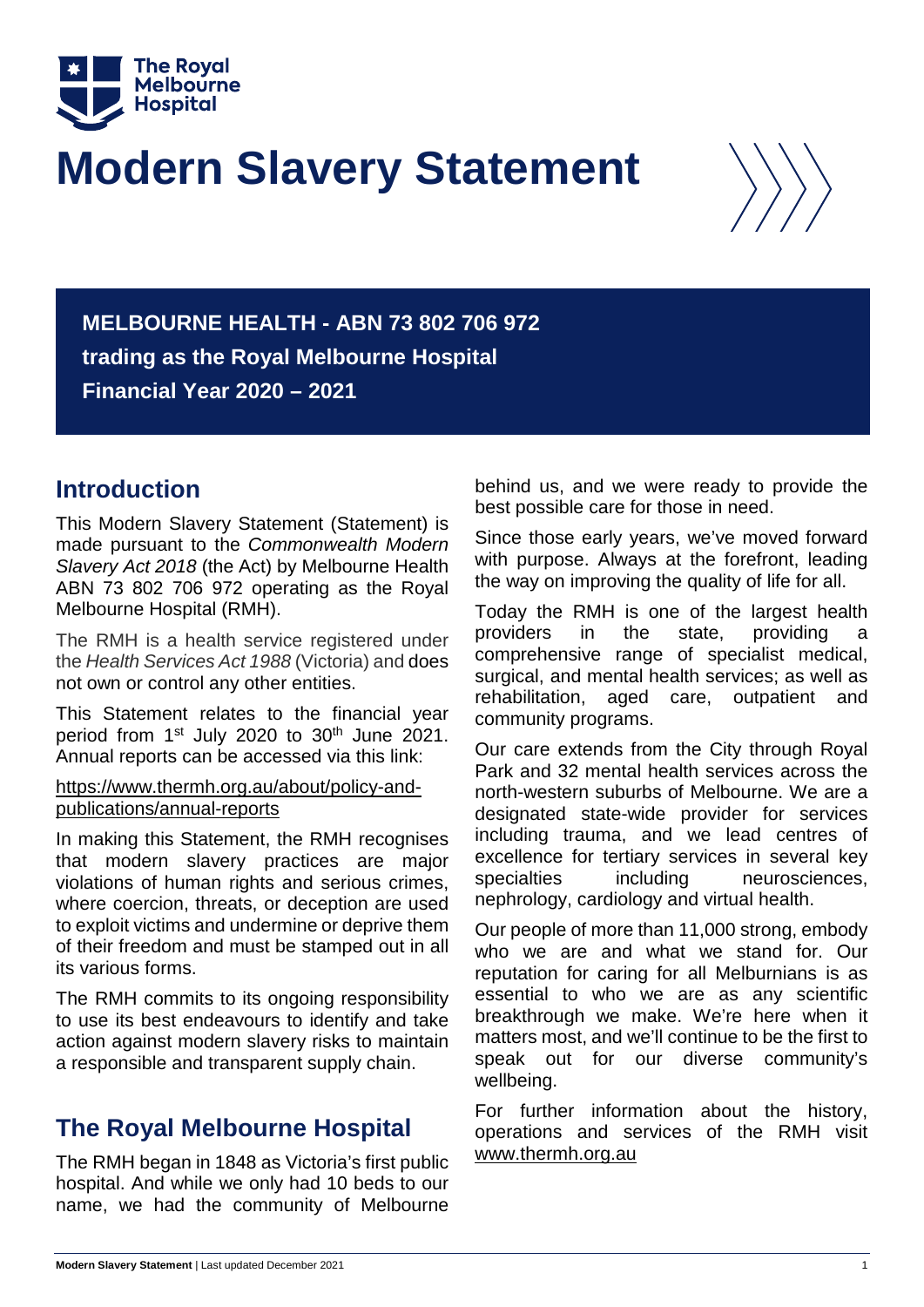

## **Structure, operations and supply chain**

The RMH is a registered public entity situated at 300 Grattan Street, Parkville, Victoria, Australia and is one of Australia's leading public healthcare providers.

Today we provide care through two key services:

- The Royal Melbourne Hospital this includes mental health services provided by the RMH's NorthWestern Mental **Health**
- The Doherty Institute for Infection and Immunity, a joint venture with the University of Melbourne.

To provide care, the RMH relies on suppliers of various specialised goods and services; from personal protective equipment to state of the art medical equipment.

The RMH, as a public health service in Victoria, is mandated to purchase a large portion of its goods and services through collective purchasing agreements established by HealthShare Victoria (HSV). This means that RMH and other public health services in Victoria are heavily dependent on the processes and policies HSV has established to identify and manage modern slavery risks in its supply chains.

See the attached link for further information on HSV's role in identifying and managing modern slavery risks across its collective agreements:

[https://healthsharevic.org.au/supply](https://healthsharevic.org.au/supply-chain/supply-chain-initiatives/modern-slavery/)[chain/supply-chain-initiatives/modern-slavery/](https://healthsharevic.org.au/supply-chain/supply-chain-initiatives/modern-slavery/)

## **Key risks of modern slavery practices**

United Nations estimates there are more than 40 million victims of modern slavery worldwide. 16 million of these victims are exploited in the private economy. Most of these victims are exploited in the Asia-Pacific region, in which the supply chains of a significant number of large businesses operating in Australia are based. Modern slavery can occur in any sector or industry, and at any point in a supply chain, including those parts of a supply chain located within Australia.

There is a growing body of evidence to show a higher prevalence and incidence of modern slavery in the sourcing of raw materials and in production of health care goods, including: gloves; surgical instruments; patient clothing; uniforms and footwear of health care professionals; sheets, towels, and other textiles; and electronic health care equipment. Australia is reliant on these imports from global supply chains for the supply of these essential products to health services.

The COVID-19 pandemic has heightened the risk of modern slavery in the health care sector, with the International Labour Organisation predicting between 20 million and 35 million more people will be in working poverty versus its pre COVID-19 estimate.

While COVID-19 has posed unprecedented challenges across the global economy and society as a whole, it has had a profound and negative impact on the labour market.

At the peak of COVID-19, many employees were forced out of their normal work and forced to look for employment in informal economies which are rife with exploitation. Much of this exploitation has been concentrated in regions and countries where the labour standards are relaxed with a lack of government support. Unfortunately, many of these countries are also considered manufacturing hubs for the global supply chain, including the health sector.

In May 2021, HSV noted that 48 per cent of its personal protective equipment (PPE) suppliers were new and it was able to order only about 11 per cent of PPE from Australian manufacturers. This highlights the extreme challenges that HSV and health services faced in securing PPEs during the initial phase of the COVID-19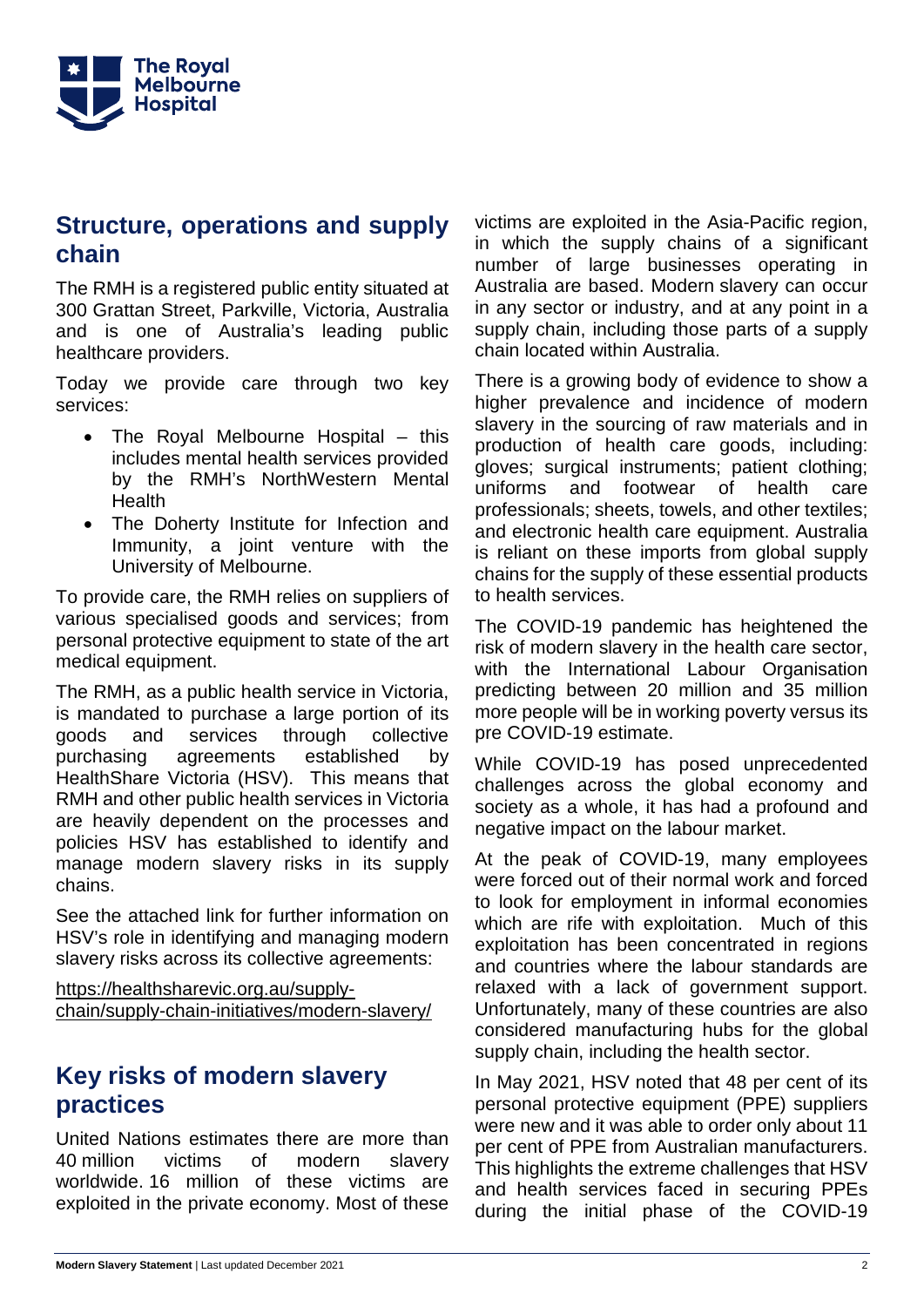

pandemic as well as the challenges in accessing critical PPE from suppliers that had a higher risk of deficiencies around the identification and management of modern slavery risks in their supply chain. This example also highlights a unique challenge that health services face in balancing staff and patient needs with the need to source from supply chains that have a lower risk of modern slavery.

# **Key actions taken to assess and address risks**

Over the FY2020/21 reporting period, the RMH has taken the following actions to identify and address modern slavery risks in its supply chain:

## *People and training*

- Established a modern slavery program of work and allocated responsibility to address modern slavery risks in our operations and supply chains. The program encompasses education and business support, supplier engagement, due diligence and remediation, amongst other activities.
- Increased RMH staff awareness of the Act and modern slavery risks through training workshops, consultation and ongoing attendance at relevant conferences/presentations.

## *Tools and policies*

- Developed a modern slavery framework and policy which includes a statement on combatting modern slavery in supply chains and capturing allegations of modern slavery practice(s) in its remit of complaints management, enabling the development of remediation processes. This policy is an important internal document that outlines the RMH's position on procurement governance and activities, including its response to government policy.
- Developed an environmental, social and governance (ESG) risk assessment tool,

which incorporates assessment of modern slavery risks.

## *Supplier due diligence*

- Included modern slavery questions in our market engagement documentation as part of due diligence and to gain a greater understanding of our supply chains.
- Obtained ongoing commitment from Suppliers to the Victorian Government four categories; Supplier Code of Conduct, which requires suppliers to proactively identify, address and report on modern slavery risks in their business operations and supply chains [\(https://www.buyingfor.vic.gov.au/supplier](https://www.buyingfor.vic.gov.au/supplier-code-conduct)[code-conduct\)](https://www.buyingfor.vic.gov.au/supplier-code-conduct).
- Included explicit modern slavery clauses into our contracts, which requires suppliers to meet its obligations under the Act with the option to audit and investigate noncompliance.

## *Identifying inherent risks of modern slavery*

- Conducted a macro assessment of modern slavery risks of collective purchasing agreements across four areas;
	- 1. geographic risks
	- 2. sector/Industry risks
	- 3. entity risks and
	- 4. product and services risks.
- In May 2021, a micro assessment of modern slavery risks was conducted via a questionnaire to 188 collective purchasing agreement suppliers (153 responding) across
	- 1. governance and policy settings,
	- 2. due diligence process,
	- 3. remedy process and
	- 4. training.
- The combined macro and micro assessment outcomes for suppliers established the inherent risk rating across the 153 responding suppliers as follows: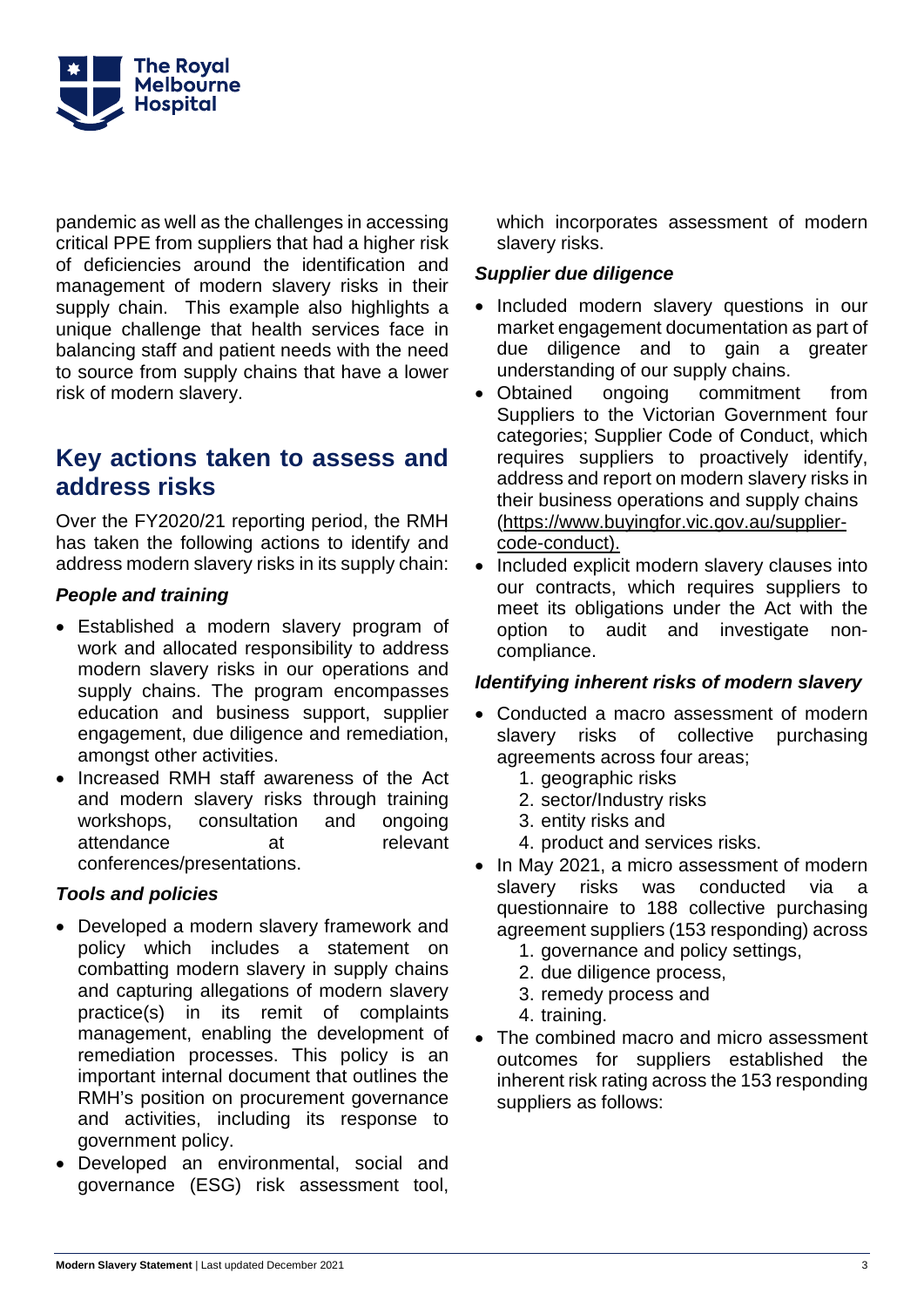



Inherent risk rating as % of suppliers

Very High High Medium Low

While a number of suppliers have been assessed as having 'very high' or 'high' modern slavery risk ratings, it is important to note that these ratings only establish the inherent risks of modern slavery that may exist within their supply chains. A greater understanding of supplier maturity, control environments which they operate under and a more granular detail of each supply chain is required to establish the actual or residual risks.

The mix of risk ratings highlighted above reflects the wide range of suppliers and industries that the RMH and other health services regularly transact with. Some industries are inherently more exposed to modern slavery risks than others and will therefore be attributed a higher risk rating. Supplier maturity, size and control environments which they operate under will also play a significant part in establishing its risk rating.

Given the points above, it is important for us to take a considered and collaborative approach when trying to address modern slavery risks with the highest risk rated suppliers.

# **Effectiveness of our actions**

The RMH's first Statement acknowledged that the RMH was taking its first step in acknowledging that modern slavery risks exist in our supply chain and that we must do more to identify and address these risks.

This Statement builds on the first, by identifying and detailing the modern slavery risks across 153 suppliers that the RMH regularly transacts with.

During the FY2020/21 reporting period, we have also introduced additional layers of control to ensure that modern slavery risks are addressed during key decision making processes and through our contractual arrangements.

# **Next steps**

Our third Statement for FY2021/22 will focus on the work we expect to undertake with our highest risk suppliers, with a view to consult, collaborate and develop solutions to reduce the risk of modern slavery in their supply chains wherever possible.

The implementation of the modern slavery framework is an iterative process. Over the next 12 months, the RMH will embed the modern slavery framework further by:

- Undertaking further modern slavery assessments beyond our collective purchasing agreements.
- Collaborating with HSV and our highest risk suppliers, to explore options that create longer-term solutions to reduce the modern slavery risks in their supply chain.
- Continue to work closely with HSV to develop tools, processes and policies to promote awareness of and address modern slavery risks in the health sector.

# **Closing statement**

The assessment we have undertaken across our collective agreements show that modern slavery risks exists in our supply chain and that it has the potential to impact the simplest medical consumable to the more complex medical equipment used in our health service.